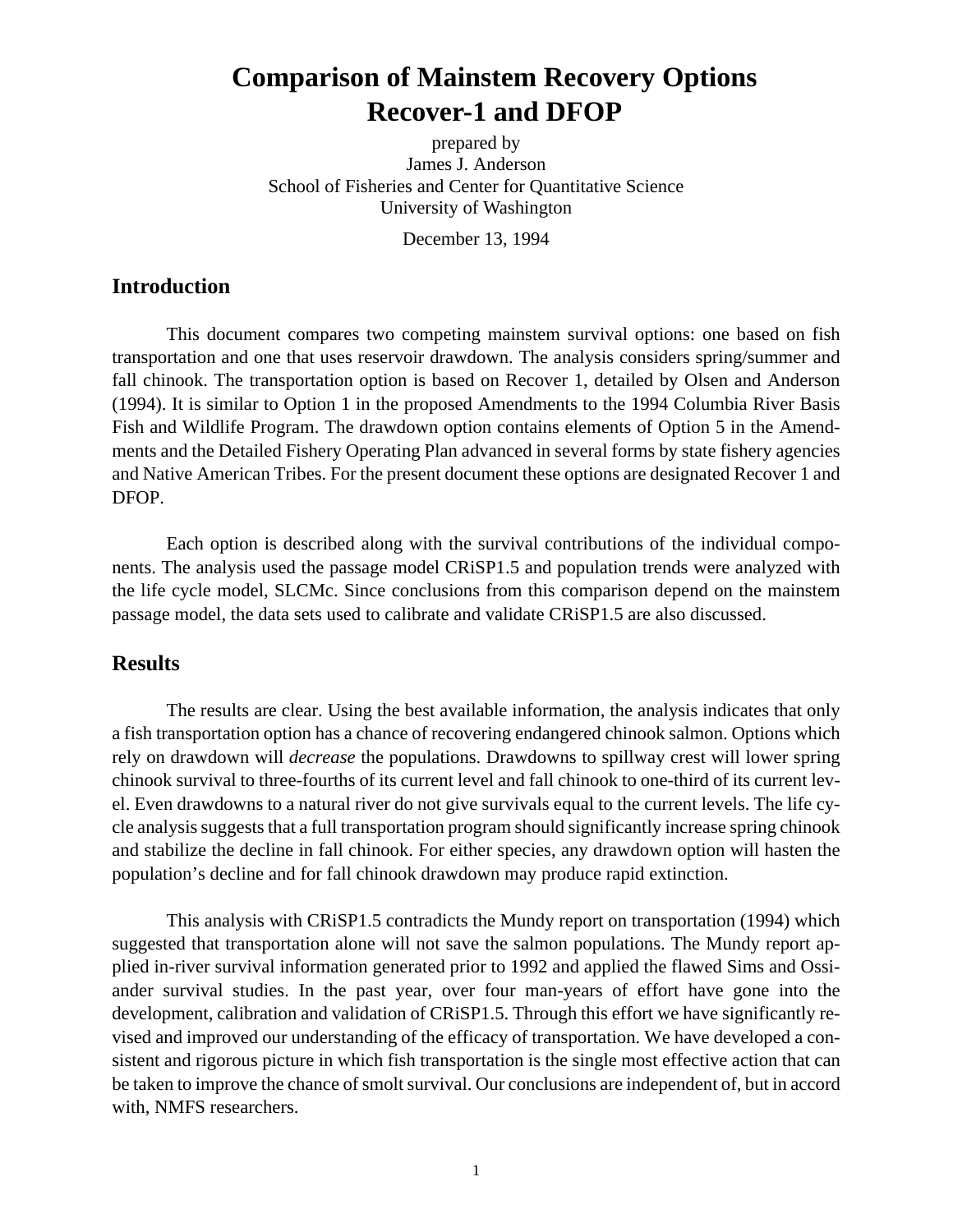## **Recover 1 Option**

Recover 1, which is similar to the Option 1 of the NPPC, was proposed by the Columbia River Alliance (Olsen and Anderson 1994). The strategy is to maximize the benefits of transportation by implementing actions related to flow, fish collection, predator control, and the transportation process itself (Fig. 1).



**Fig. 1** Recover 1 actions include: 1) Transportation from Snake River dams, 2) Lower river transport release, 3) Surface collectors at transport dams, 4) Flow augmentation from Dworshak Reservoir, 5) Predator removal form Lower Granite Reservoir.

#### Features of Recover 1

- **•** 1) Full transportation at 4 dams: Lower Granite, Little Goose, Lower Monumental and McNary, with no spill at transport dams.
- **•** 2) Reduce predators in Lower Granite reservoir to 50% of current density.
- **•** 3) During fish residence in Lower Granite reservoir input 22 kcfs flow from Dworshak reservoir for a total added volume 1.5 MAF.
- **•** 4) Install surface collectors at Lower Granite dam
- **•** 5) Improved transportation survival by releasing fish further down river.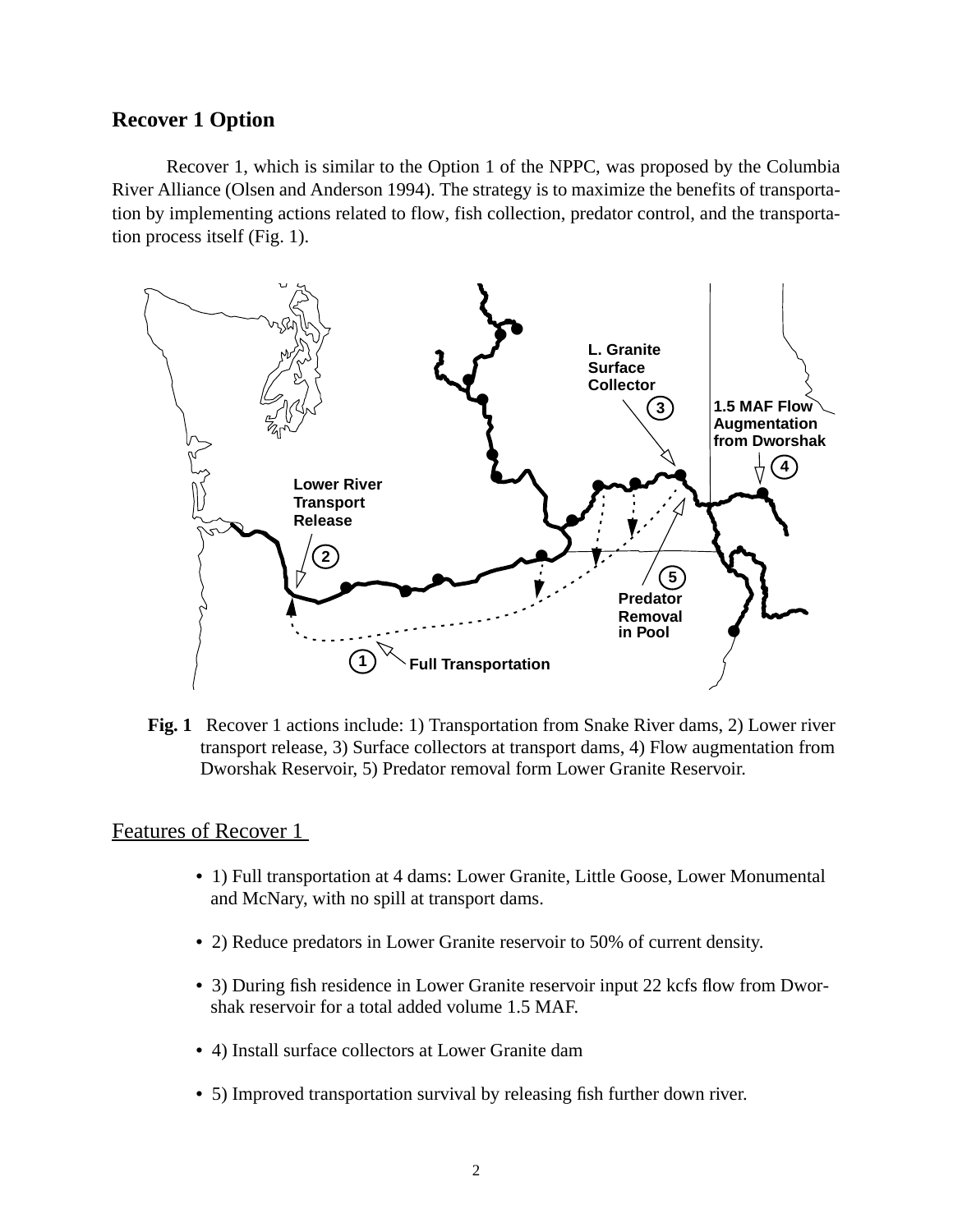# Contributions of actions

The actions in Recover 1 were modeled with CRiSP1.5. They are incremental and complimentary and the greatest benefit is gained from transportation (Fig. 2). Actions 2, 3 and 4 improve fish survival to the transportation site. The final measure, moving the transportation release site downstream, improves the net benefit of transportation. Total system survival of spring chinook under Recover 1 was 70% using temperature and flow conditions for 1993. The total fall chinook survival was 51%. In the present configuration, under 1993 conditions, spring and fall chinook survivals were 50% and 35% respectively.



Recover 1 Elements

**Fig. 2** Incremental effect on juvenile spring chinook survival of the actions in Recover 1. Base is fish passage in-river survival from the top of Lower Granite pool to the estuary. The incremental Actions are 1) transportation, 2) move transportation release site downstream, 3) improve fish collection using surface collectors, 4) flow augmentation, 5) predator removal from Lower Granite reservoir. System survival under current operating conditions is also illustrated.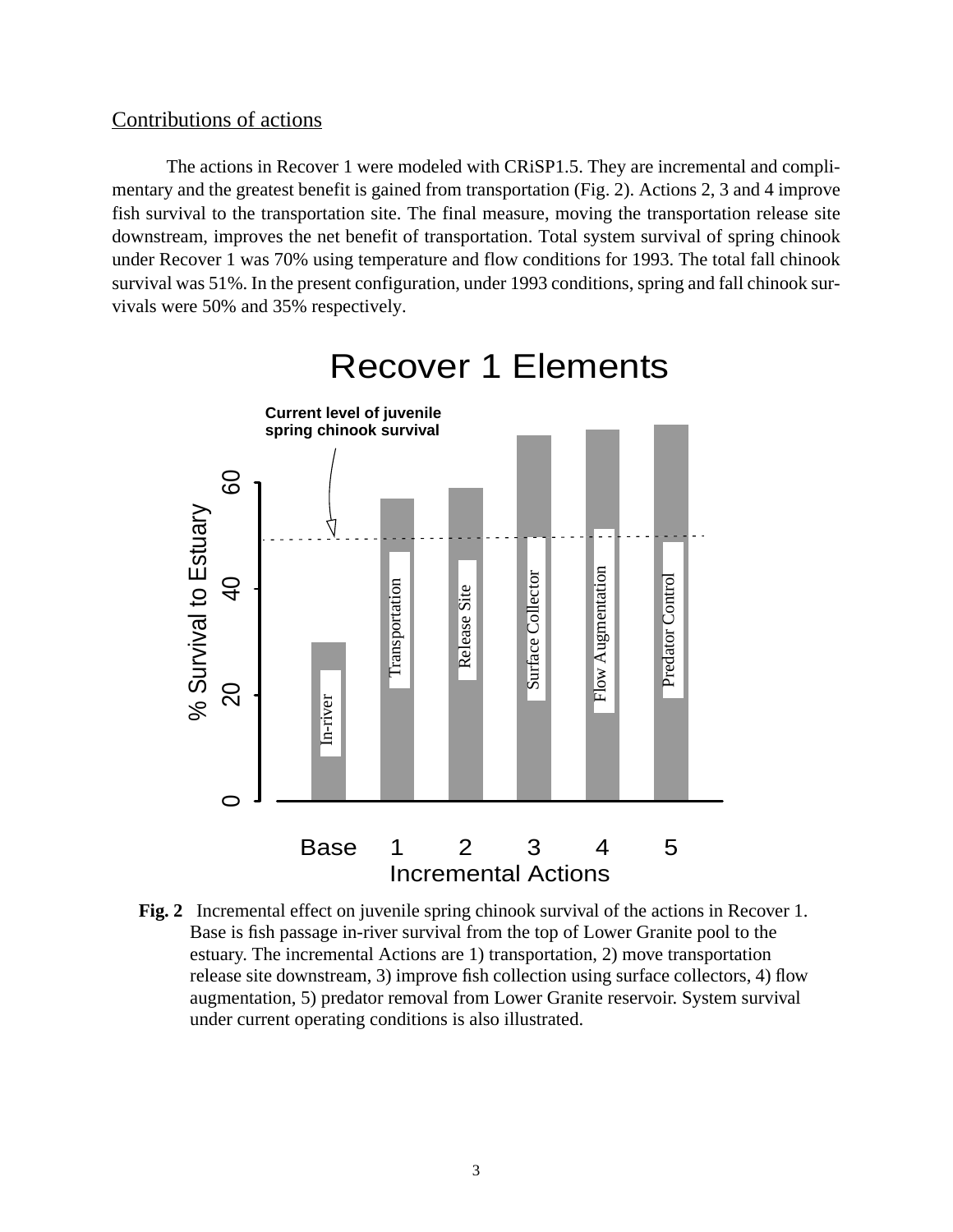#### Life cycle model results

Simulated population levels of adult female spring and fall chinook are illustrated in Fig. 3 and [Fig. 4.](#page-4-0) The projections were generated with the Stochastic Life Cycle Model re-written for a SPARCstation (SLCMc). The model was calibrated from the 1994 Biological Assessment for operation of the Federal Columbia River Power System. This calibration used CRiSP1.4 and to adapt the calibration to CRiSP1.5 the natural ocean mortality coefficient for spring chinook was lowered from 0.03 to 0.023 to reflect the upwards adjustment of in-river survival in CRiSP1.5 compared to CRiSP1.4. Using the 70% system survival computed for Recover 1 the population trend was upwards. The fall chinook life cycle analysis indicated the population was stable under Recover 1. For recovery of fall chinook in particular other actions outside the hydrosystem would be required. The life cycle model calibration used data from the past decade in which ocean conditions were unfavorable to Columbia River salmon survival. If ocean conditions improve stock recovery could be significantly greater.



**Fig. 3** SLCMc results showing probability percentiles of adult spawning spring chinook females with the Recover 1 option. Stock trend is upwards with the median increasing from under 1000 adult females to 4000 over a 20 year period.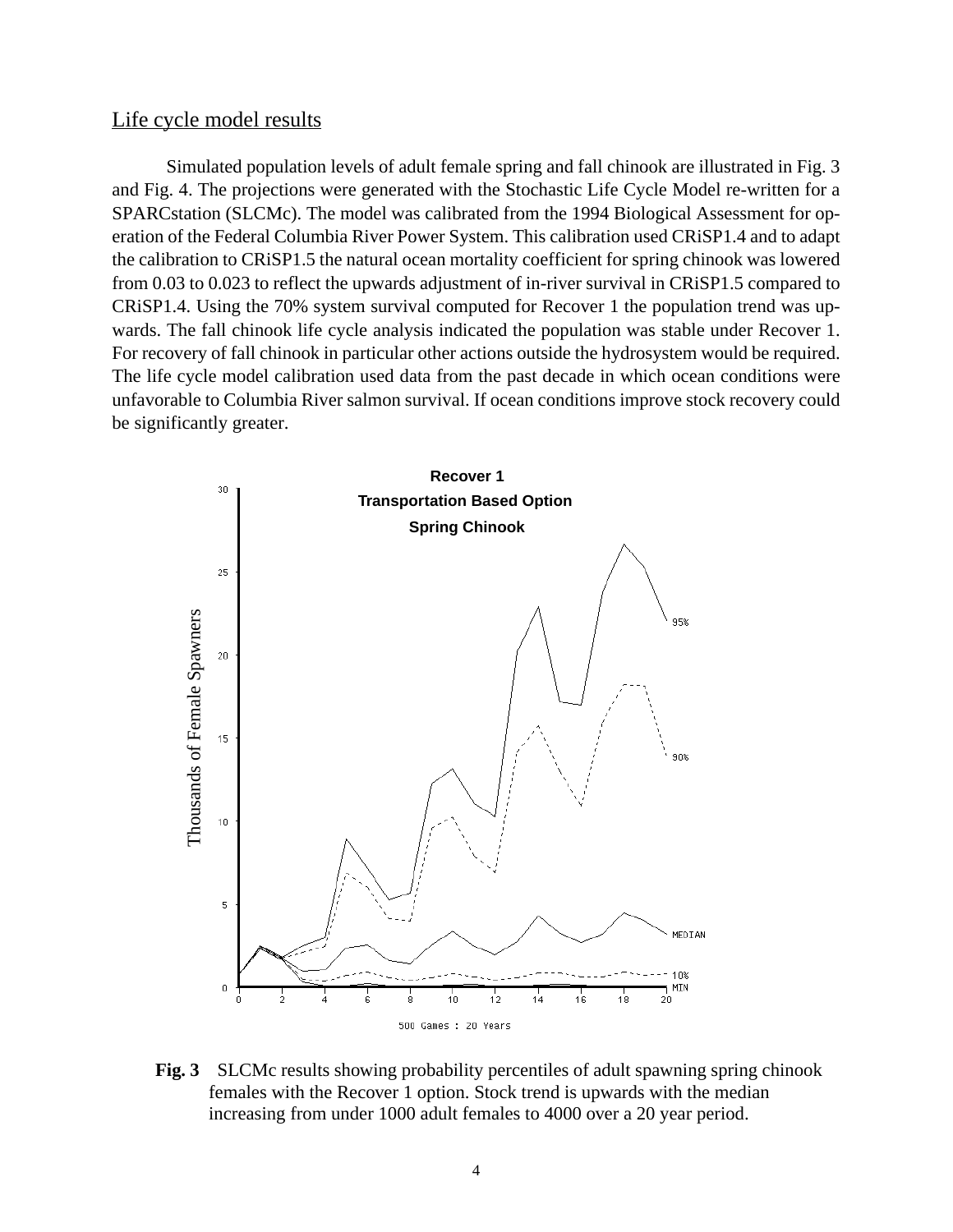<span id="page-4-0"></span>

**Fig. 4** SLCMc results showing probability percentiles of adult spawning fall chinook females with Recover 1. Stock trend is steady with the median eventually increasing to 50 fish over a 20 year period.

# **DFOP Option**

A DFOP type action was analyzed with CRiSP1.5 and SLCMc. The actions affects on mainstem system survival are illustrated in [Fig. 5](#page-5-0). Two versions of DFOP were analyzed: a drawdown to spillway crest behind Snake River dams, and a drawdown to natural river conditions behind Snake River dams. In addition, John Day reservoir was lowered to minimum operating pool (MOP). Spill in the lower river was 80% Fish Passage Efficiency (FPE) and nitrogen supersaturation did not exceed 120%. In the natural river condition the Snake River dams had no spill.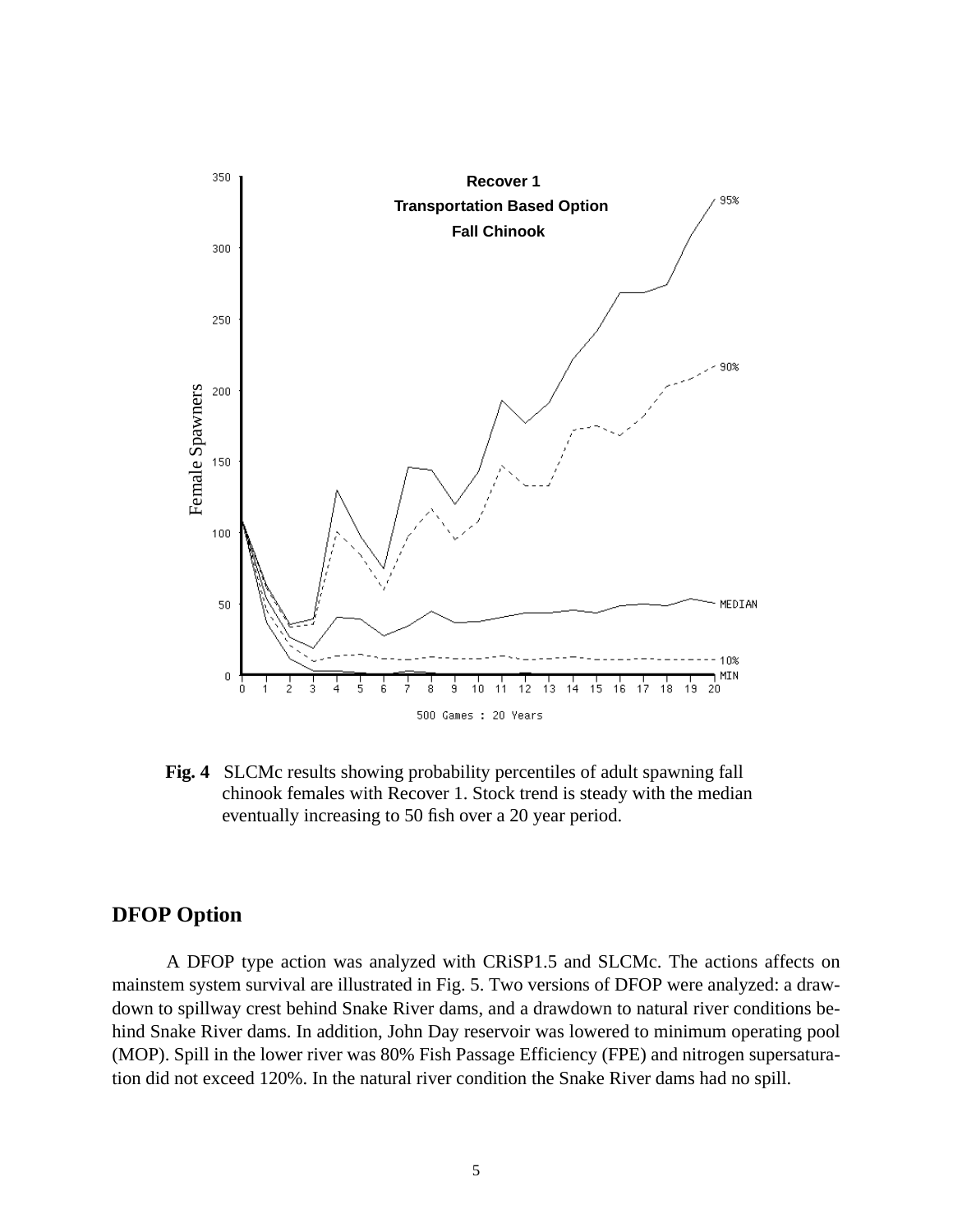<span id="page-5-0"></span>

**Fig. 5** Locations and descriptions of actions with DFOP type options. Action include: 1) drawdown of Snake River dams to spillway crest or to natural river conditions, 2) drawdown of John Day Reservoir to minimum operating pool, 3) spill to 80% FPE, 4) 1.5 MAF flow augmentation from Dworshak reservoir and, 5) 4.3 MAF flow augmentation from Columbia reservoirs.

#### Contributions of actions

The incremental effect of drawdown by itself decreased survival from the in-river base condition because bypass systems were inoperative and more fish passed through turbines. Additional drawdown in John Day reservoir had no significant impact on survival. Spill was required with drawdown to decrease turbine passage. Flow augmentation from Dworshak and the Columbia storage reservoirs increased total system survival by 1% for spring chinook. This increase may be even lower since the mainstem passage models do not account for mortality associated with the longer estuary/ocean residence which is a consequence of a shorter river residence (Anderson and Hinrichsen 1994). Finally, a drawdown to natural river conditions in the Snake River returned survival to near the level of the present system for spring chinook. The spring chinook system survival with spillway crest drawdowns was 38% and with the natural river drawdown it was 45%. For comparison, the current spring chinook system survival is calculated to be about 50%.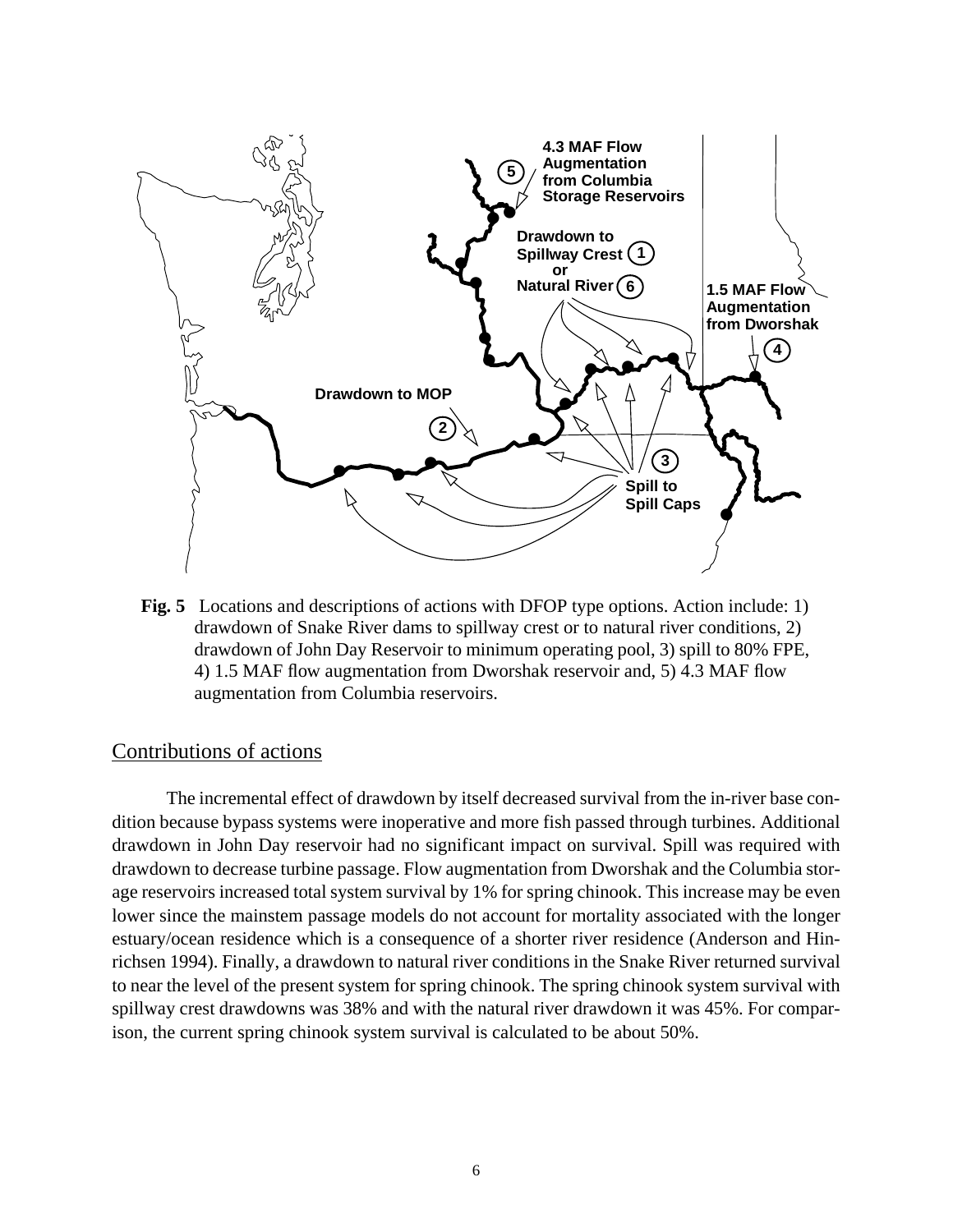The fall chinook exhibited a worse response to drawdown options. System survival with the spillway crest drawdown was 12% and with the natural river drawdown it was 16%. For comparison, the current system survival of fall chinook is estimated to be 35%. Flow augmentation had no affect on fall chinook survival. Temperature and flow conditions for 1993 were used in the model runs.



# DFOP Elements vs. Recover 1

**Fig. 6** Incremental effect on juvenile spring chinook survival of actions in DFOP vs. the Recover 1 option. Base is the current in-river survival through the river system. The incremental actions are: 1) Snake River drawdown to spill crest with spill to spill caps, 2) five ft. drawdown at John Day, 3) 1.5 MAF flow augmentation from Dworshak, 4) 4.3 MAF flow augmentation from Columbia storage reservoirs. Survival from Recover 1 option is included for comparison along with the total system survival under current operations.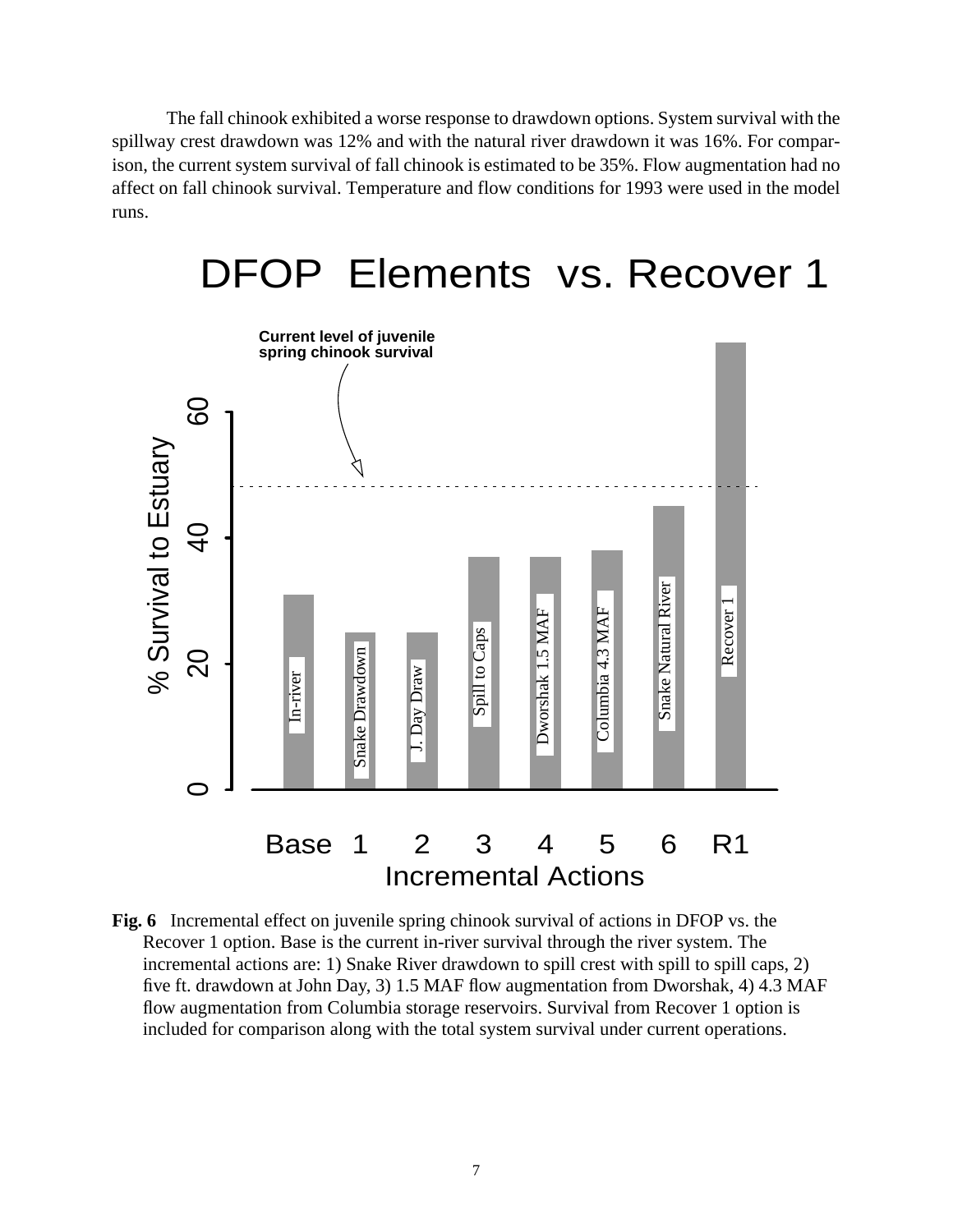# Life cycle results for DFOP

Spring chinook life cycle models runs were conducted for hydrosystem survivals of 38% (the spillway crest option) and 45% (the natural river option). In the spillway crest option (Fig. 7) in-river survival was lower than under present conditions and the population trend was *downward*. With the natural river option [\(Fig. 8](#page-8-0)) system survival was similar to current conditions and the trend was downward.



**Fig. 7** SLCMc results showing probability percentiles of adult spawning spring chinook females with the drawdown to spillway crest DFOP option. Stock trend is downwards with the median decreasing from under 1000 adult females to about 200 over a 20 year period.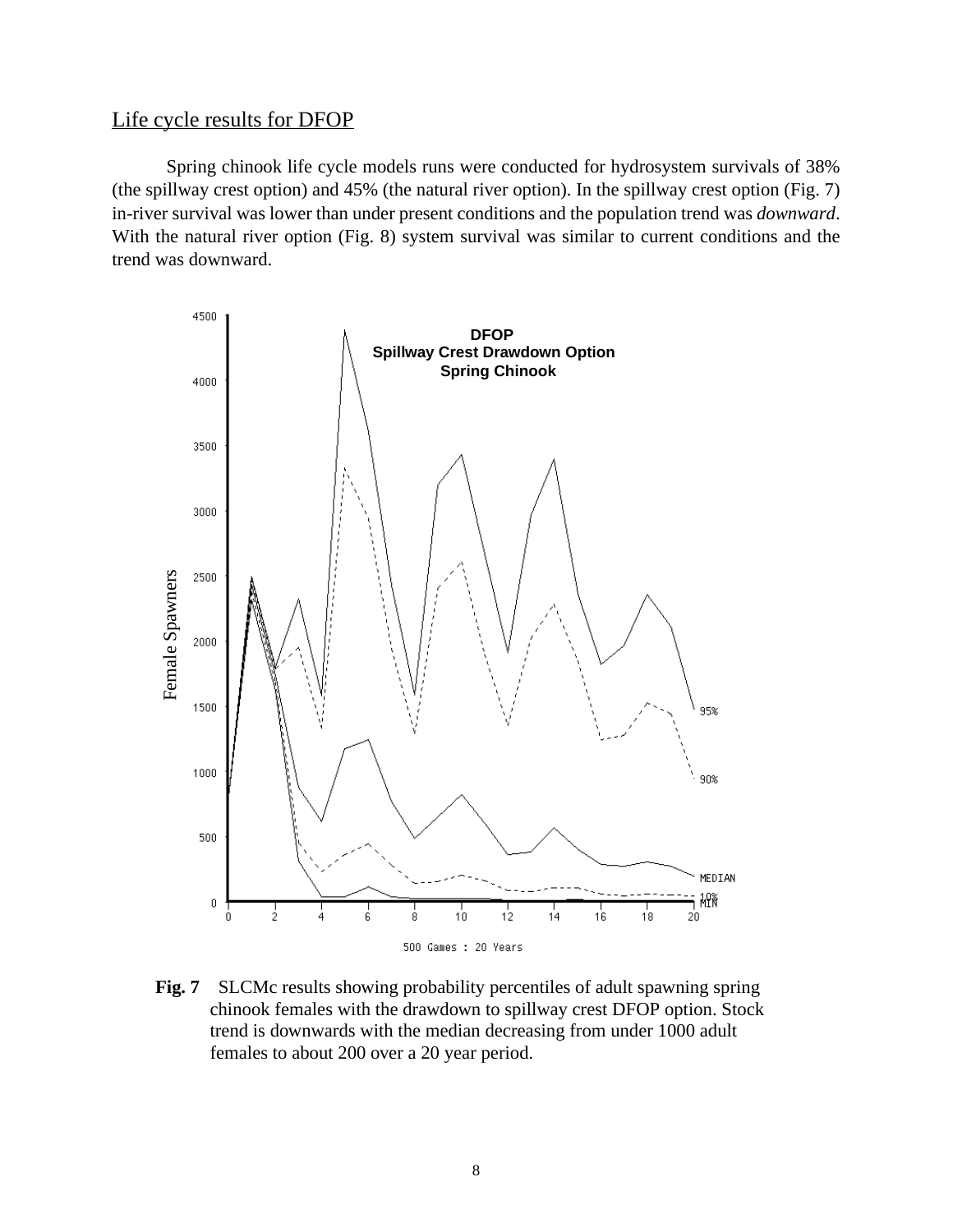<span id="page-8-0"></span>

**Fig. 8** SLCMc results showing probability percentiles of adult spawning spring chinook females with the drawdown to natural river level DFOP option. Stock trend is downwards with the median decreasing from under 1000 adult females to about 500 over a 20 year period.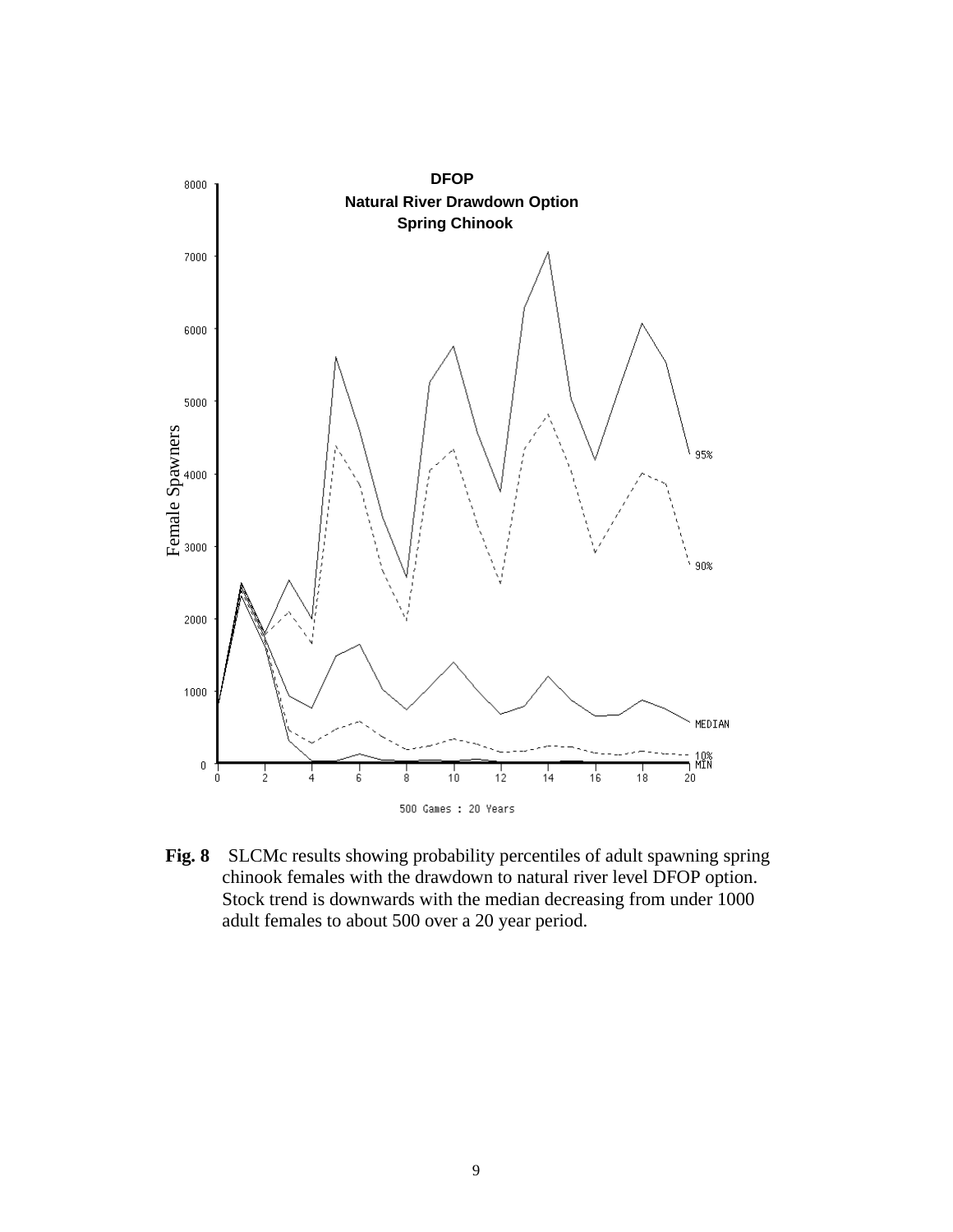Fall chinook, life cycle models runs were conducted for hydrosystem survivals of 16%, representing the natural river DFOP option. Under this natural river option (Fig. 9) the population trend was sharply downward to extinction. The decline was more rapid for the spillway crest option.



**Fig. 9** SLCMc results showing probability percentiles of adult spawning fall chinook females under the drawdown to natural river level DFOP option. Stock trend is downwards to extinction.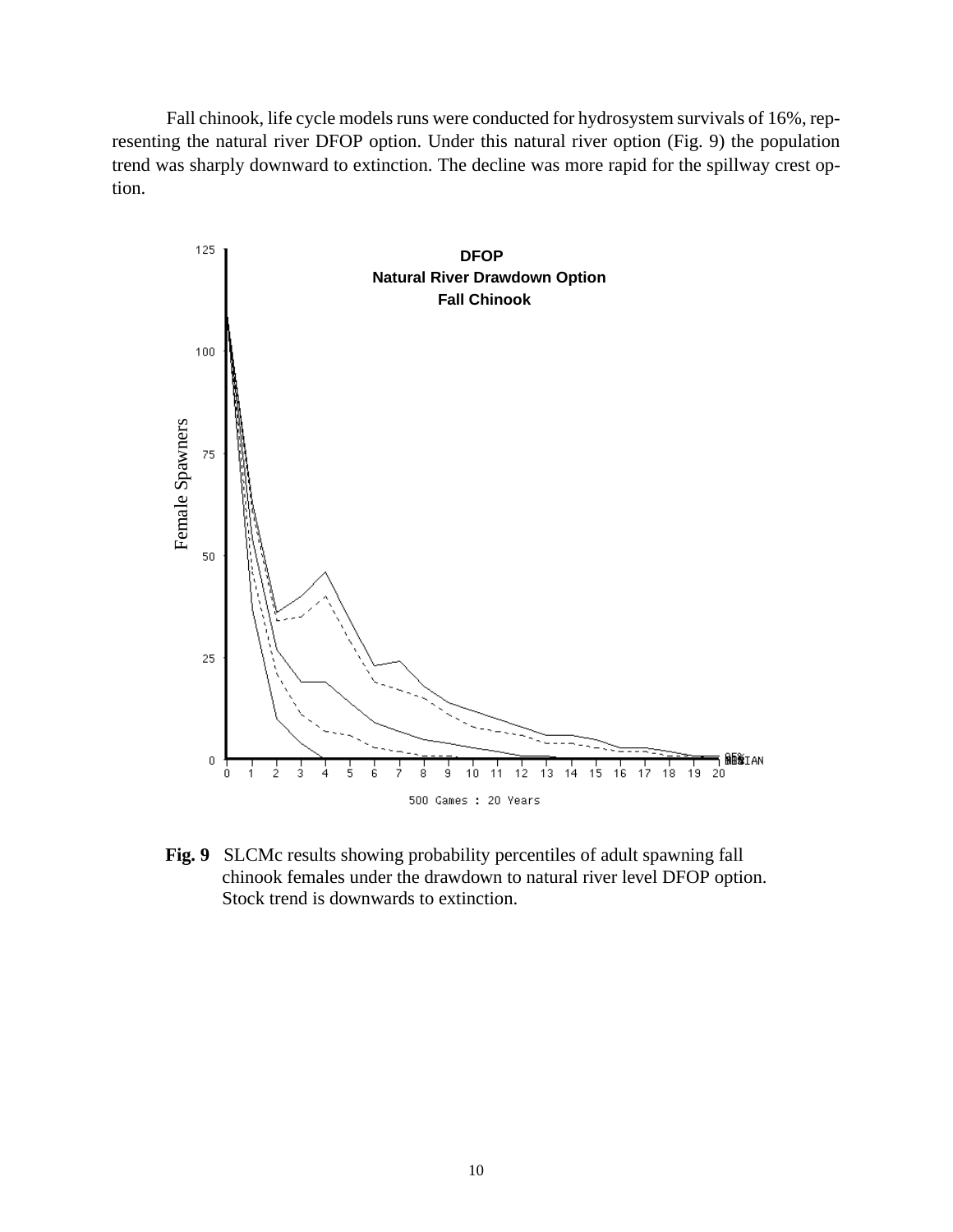# **Model Calibration**

The predictions on mainstem survival for Recover-1 and DFOP are based on the most recent calibration and modifications of CRiSP1. This model, the newest version designated CRiSP1.5, received extensive development, calibration and validation over the past year. Over four man-years have gone into CRiSP1.5 alone. This is in addition to the fifteen man-years in developing the model up through CRiSP1.4. Through this effort CRiSP1 has evolved into a powerful modeling system that is consistent for a wide range of data for both spring/summer and fall chinook.

# Calibration

CRiSP1.5 has been calibrated with independent data sets that extend over the entire Columbia and Snake River system [\(Fig. 10](#page-12-0)). Essential elements of the calibration are as follows:

- (1) Predator activity coefficients to quantify spring and fall chinook reservoir mortality rates were calibration with 1984-1986 John Day reservoir predator studies.
- (2) Snake River fish guidance efficiency (FGE) was calibrated with PIT tag data from the Snake River dams between 1989 and 1993.
- (3) Fish migration behavior was calibrated with PIT tag and brand release data in the mid-Columbia and Snake River systems.
- (4) Spill generated supersaturation was calibrated with Army Corps nitrogen data including data from the 1994 spring spills.
- **•** Gas bubble disease (GBD) was calibrated with Dawley et al. (1976) and Fidler (1981) data. GBD threshold was 110% supersaturation.
- (4) Predator density information extends through entire river system and was updated with predator index studies through 1993.
- (5) Daily temperatures, spill, and flows for years 1975 1994 were obtained from the Army Corps ([Fig. 11\)](#page-12-0).
- (6) Transportation survival was evaluated using CRiSP1.5 in river survival estimates and a reanalysis of the transport benefit ratio (TBR) information. Transport survivals consistent with observed TBRs are 89% for spring and 96% fall chinook.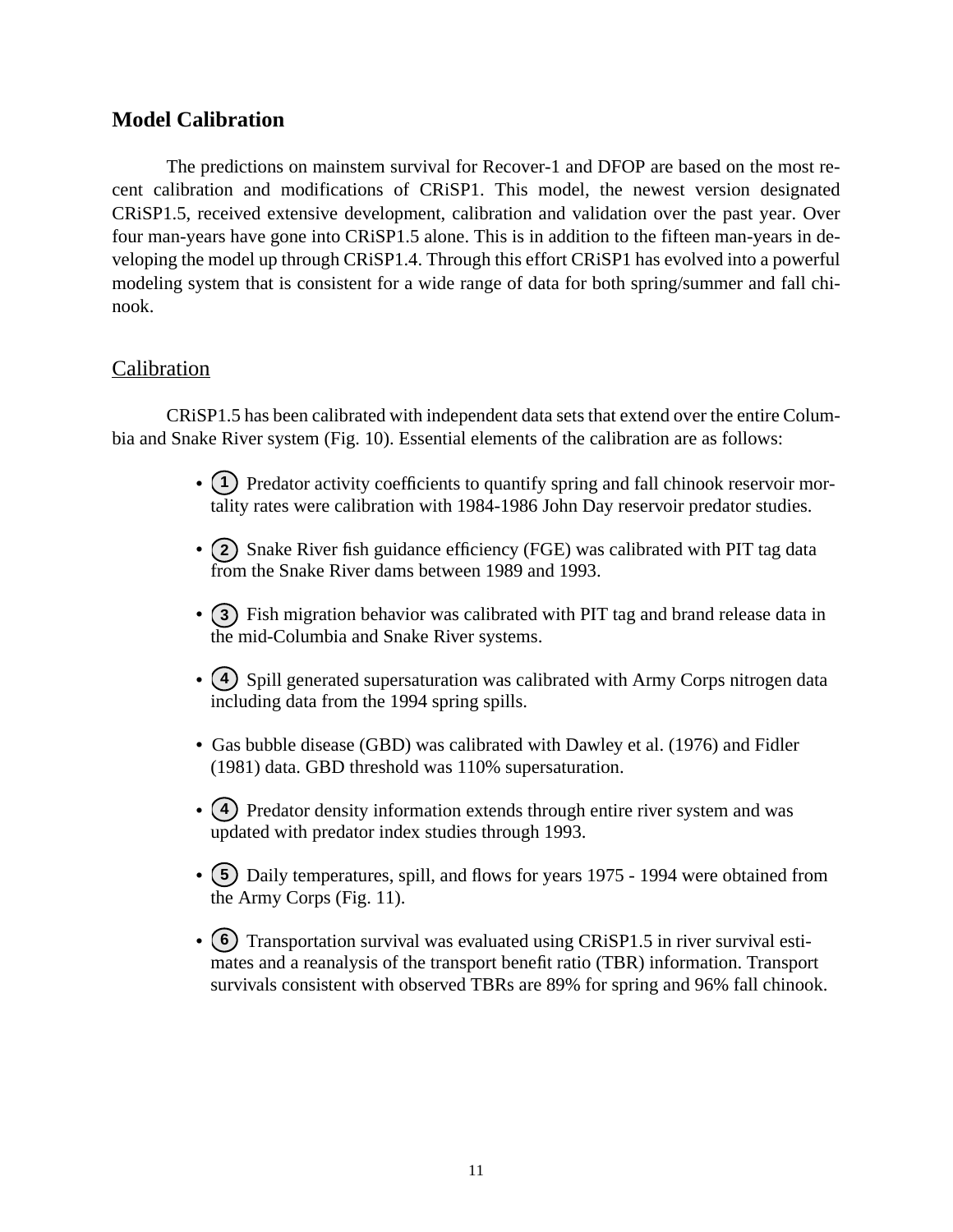#### Validation

The calibrated model was checked by comparing predicted survivals and passage numbers against independent observations not used in the calibration. In effect, the model's hypotheses on passage and survival were tested against independent data. The validation data sets covered the entire Colombia and Snake River system ([Fig. 10\)](#page-12-0). Specific data sets that the model was tested with are listed below and survival comparisons are given in Table 1. The circled numbers identify the location of data sets in [Fig. 10.](#page-12-0) Results of the validation include:

- (1) Fits Priest Rapids adult return data as analyzed by Hilborn et al. (1994)
- (2) Calibrated FGE agrees with studies based on fyke net and PIT tag collections.
- (3) Predicted reservoir survival fits NMFS Snake River PIT tag survival estimates.
- (4) Predicted fish travel time between dams fits observed data ([Fig. 12\)](#page-13-0).
- (5) Predicted juvenile wild fall chinook arrival date fits observed data ([Fig. 13\)](#page-14-0).
- (6) Predicted survivals from Methow to Priest Rapids dam fits observed values.
- (7) Fits with results from the later years of Sims and Ossiander survival studies
- (8) Model-derived system survivals are sufficient to calibrate spring and fall chinook life cycle models.

|          | <b>Species</b> | Location                      | Source of Obs                              | Date of Obs      | <b>Obs</b>   | <b>CRiSP</b> |
|----------|----------------|-------------------------------|--------------------------------------------|------------------|--------------|--------------|
| Survival | spring         | Methow to PRD                 | FPC (1988)                                 | 1985 - 1987      | 45%          | 41%          |
|          | fall           | <b>Priest Rapids hatchery</b> | <b>Hilborn</b> (1993)                      | 1977-1991        | $11.3^{a}\%$ | $18.4^{b}\%$ |
|          | spring         | LGR reservoir                 | Iwamoto (1993)                             | 1993             | 89%          | 90%          |
|          | spring         | LGR dam                       | Iwamoto (1993)                             | 1993             | 97%          | 95%          |
|          | spring         | Snake to JDA                  | Sims & Ossiander $c$                       | 1978             | 44%          | 50%          |
| FGE      | spring         | LGR dam<br>MCN dam            | <b>NMFS FGE studies</b><br>using fyke nets | 1993<br>1992     | 45%<br>60%   | 45%<br>60%   |
|          | fall           | LGR dam<br>MCN dam            |                                            | various<br>years | 35%<br>47%   | 35%<br>40%   |

**Table 1. Comparison of observed and CRiSP predicted survivals and FGEs**

a. Survival from Priest Rapids hatchery to entry into fishery

b. Survival from Priest Rapids hatchery to Jones Beach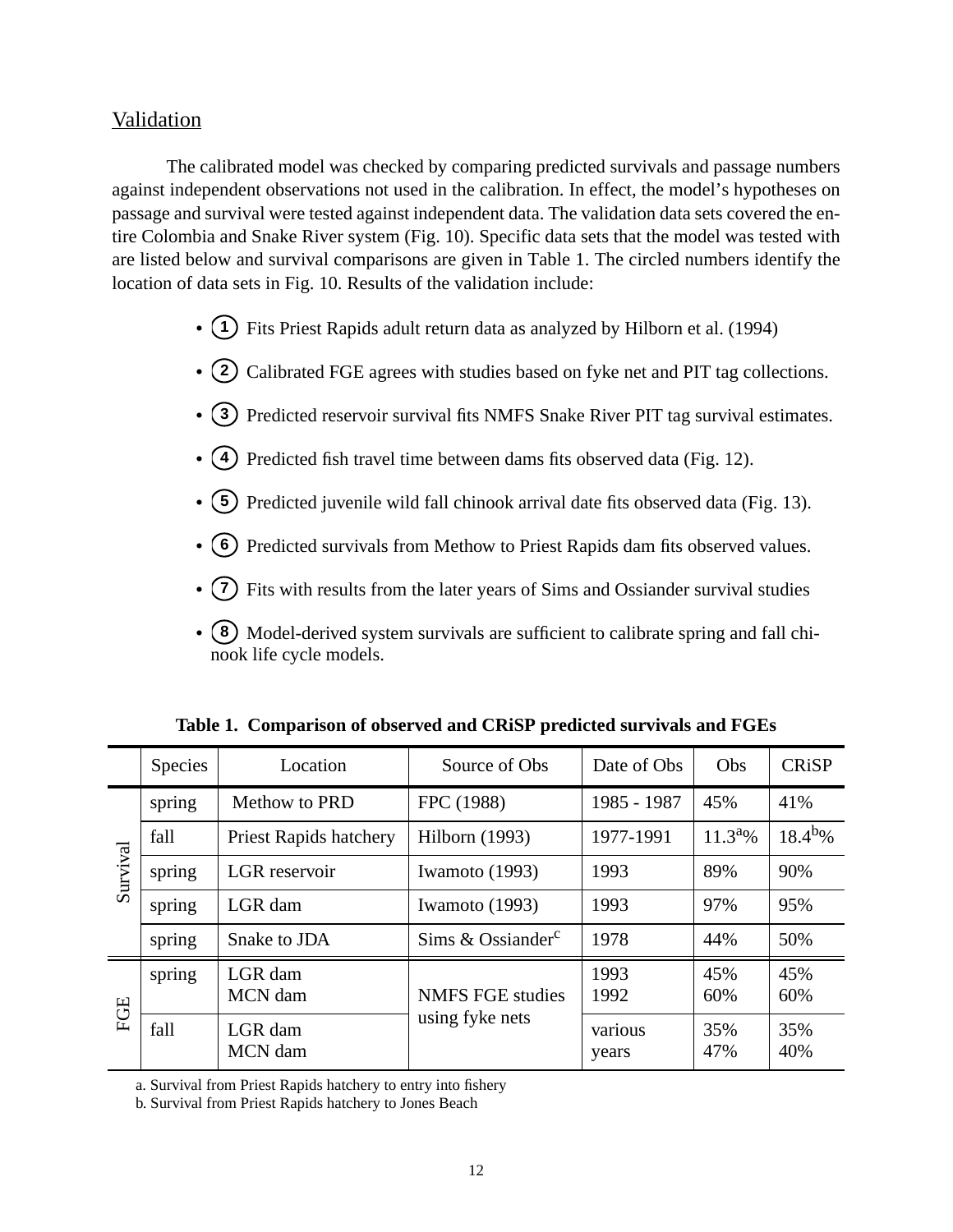<span id="page-12-0"></span>c. As reported in Steward (1994)



**Fig. 10** Locations of data sets used to calibrate and validated CRiSP1.5 Length of river over which data extends is indicated by  $( \longrightarrow )$  for data used in calibration and ( $\cdots$   $\triangleright$ ) for data used in validation.



Fig. 11 Examples of flow (kcfs) and temperature (C) vs. Julian day used in CRiSP1.5. The data, obtained from the Army Corps, are for specific years (1975 through 1994) since both variables affect fish migration and survival.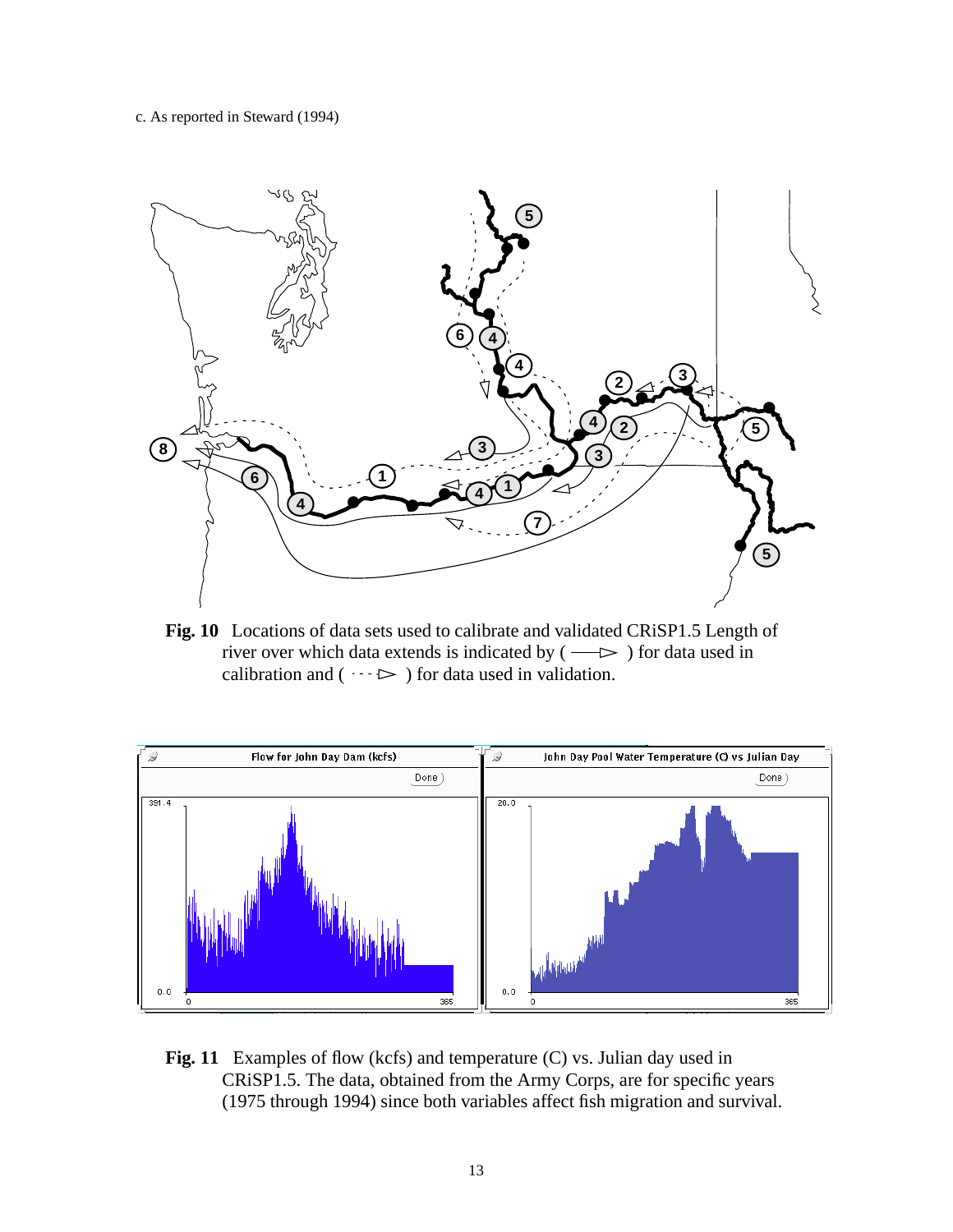<span id="page-13-0"></span>

**Fig. 12** Spring chinook and fall chinook observed travel time to dams vs. modeled travel time. For spring chinook, data includes travel time to four dams, LGR, LGO, MCN. For fall chinook, Priest Rapids brand releases for the years 1988-1989, 1991-1993 are observed at McNary and John Day dams.